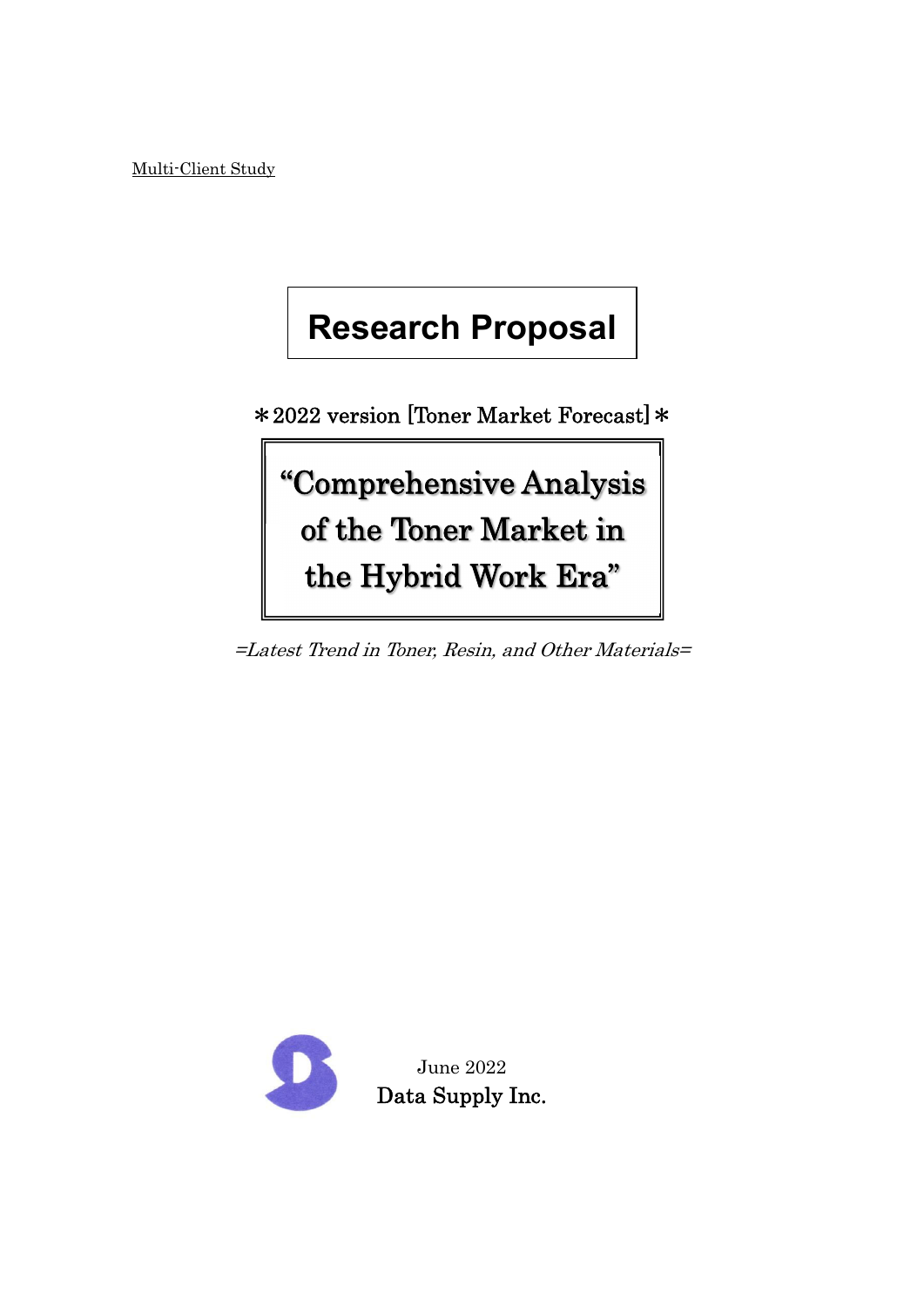<Overview>

#### I. Theme

### \*2022 version [Toner Market Forecast]\*

"Comprehensive Analysis of the Toner Market in the Hybrid Work Era" = Latest Trend in Toner, Resin, and Other Materials =

#### II. Abstract

The shortage of semiconductors and other factors have caused production to stagnate in all industries, including automobiles and smartphones, disrupting global supply chains. Similar disruptions have continued in the office equipment industry since last year, and it is now widely believed that MFP and laser printer production volume will fall short of expectations in 2022.

How is the toner market recovering? Toner production by major companies has been on a recovery trend since 2021, and this is widely believed that they are building up stocks in consumption areas against the backdrop of prolonged supply chain disruptions. In fact, the office attendance rate, which is directly related to print volume, remains below 50% in the U.S. (as reported by U.S. Kastle Systems that manages enter/leave records) and has not returned to the previous level in Japan and Europe, even though there has been a shift back to work in the office.

One of the focal points of the post-corona pandemic is that people are changing how and where they work. Telework, which spread rapidly after the pandemic, has advantages of securing diverse human resources, reducing office space, and cutting costs by reducing commuting and traveling, while its disadvantages are also becoming apparent, such as difficulties in managing attendance and a decline in creativity and team skills. **Moving** forward, hybrid workplaces combining office and telework are expected to become the mainstream. The demand of toner will depend on the ratio of office and telework.

The business world as a whole will accelerate digital transformation (DX). DX is defined as changes and reforms that bring more convenience to people, products, and companies by introducing services and systems based on IT and other technologies. It is believed that there will be more companies "going paperless" as their first step toward DX.

As the market matures faster, its outlook is increasingly uncertain, and it is widely viewed that the overall toner market demand will not return to its pre-pandemic level. Toner manufacturers are also pressed to comply with environmental regulations, although demand is not recovering. Regarding environmental regulations, following titanium dioxide, the control of HMDS-treated silica is also under discussion. In addition, in the context of the global trend toward SDGs (Sustainable Development Goals), companies have begun efforts to research and develop toners based on recycled raw materials.

We have been keeping our readers up-to-date on the latest developments in the "toner industry" for more than 30 years. In this report, we will continue to **research and analyze** the future of toner, resin, carrier, magnetic oxide, CCA, colorants, external additives, and wax that are in related business fields **beyond a general viewpoint and from a** professional and objective standpoint. We hope that this report will help our readers rebuild the industry again.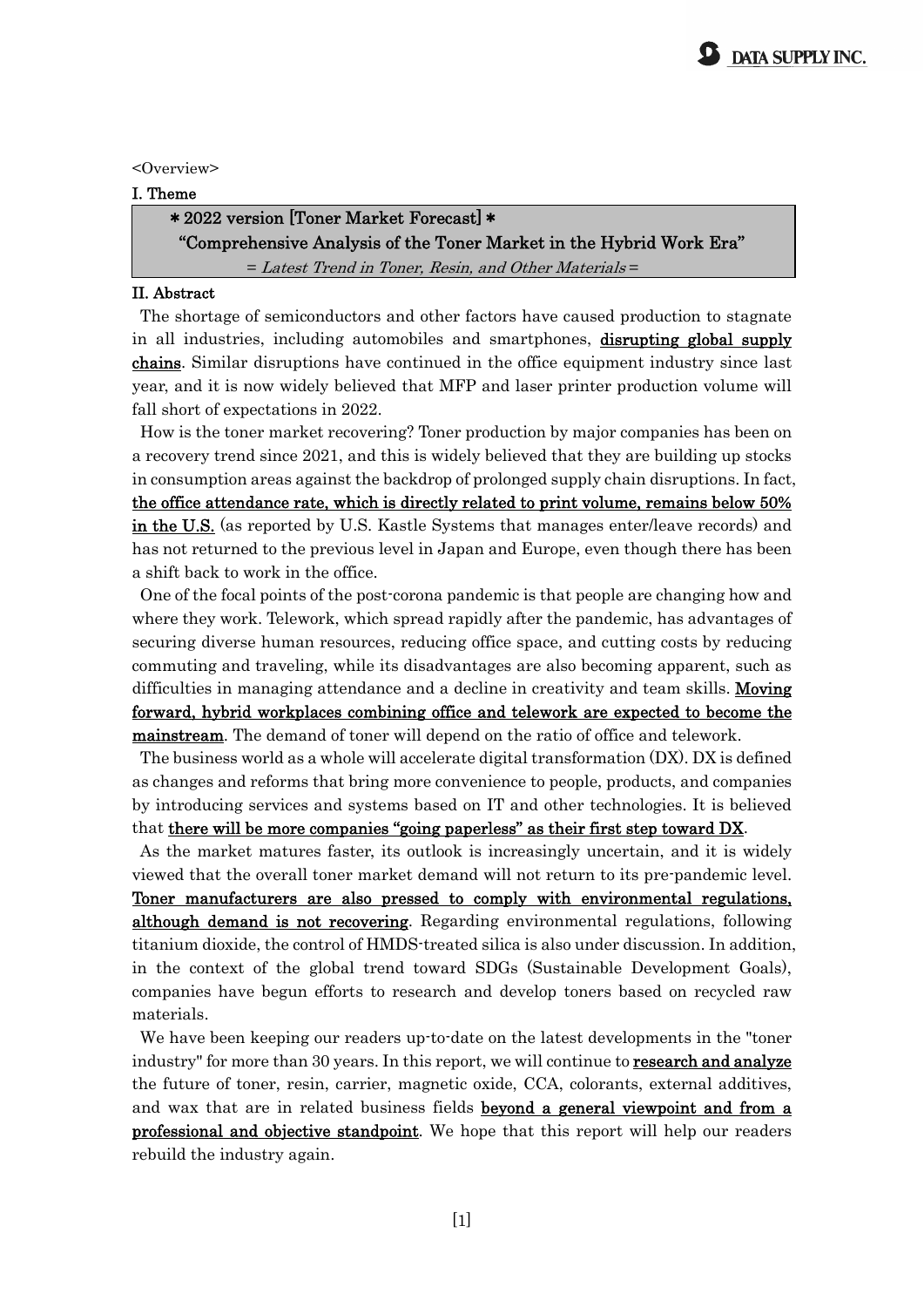#### III. Items and Makers

1. Target Items

1) Toner

- (1) Pulverized toner (color and monochrome)
- (2) Chemically prepared toner (color and monochrome)

2) Toner resin

(1) Polyester-based resin (2) Styrene-acrylic-based resin (3) Others

3) Carriers 4) Magnetic oxide 5) Charge control agents (CCA)

- 6) Color toner colorants 7) External additives 8) Carbon black
- 9) Toner wax 10) Other related items

2. Target makers

1) Major makers

 Toner makers (73) / Toner resin makers (19) / Carrier makers (4) / Magnetic oxide makers (3) / CCA makers (7) / Colorant makers (9) / External additive makers (14) / Carbon black makers (3) / Wax makers (7)

2) Other related makers

#### IV. Research Period and Methodology

1. Research Period

From 2020 to 2026

- 2. Methodology
	- (1) On-site and direct interviews with target makers
	- (2) Analysis and review of open literatures, materials, statistics, and other sources
- (3) Analysis of Data Supply's own proprietary database

#### V. Format, Report Preparation Period, Others

1. Research Form

This is a multi-client study.

2. Research Period

From May to mid-June, 2022

3. Publication Date (A4 size in PDF format)

#### August 19, 2022 (English version) (2021 version contains 541 pages)

#### 4. How to Apply

Please apply via email. Please include your company name, department, office phone number, and your name in your email and send it at infods@datasupply.jp

#### 5. Price

\$6,000- (English version)

6. Researchers

 Mr. Yukio YAMAMOTO, Mr. Kosuke YOSHIDA and Mr. Masafumi HARIU Phone: 03-3831-9201, FAX: 03-3831-9204

E-mail: <yamamoto@datasupply.jp> <yoshida@datasupply.jp> <hariu@datasupply.jp>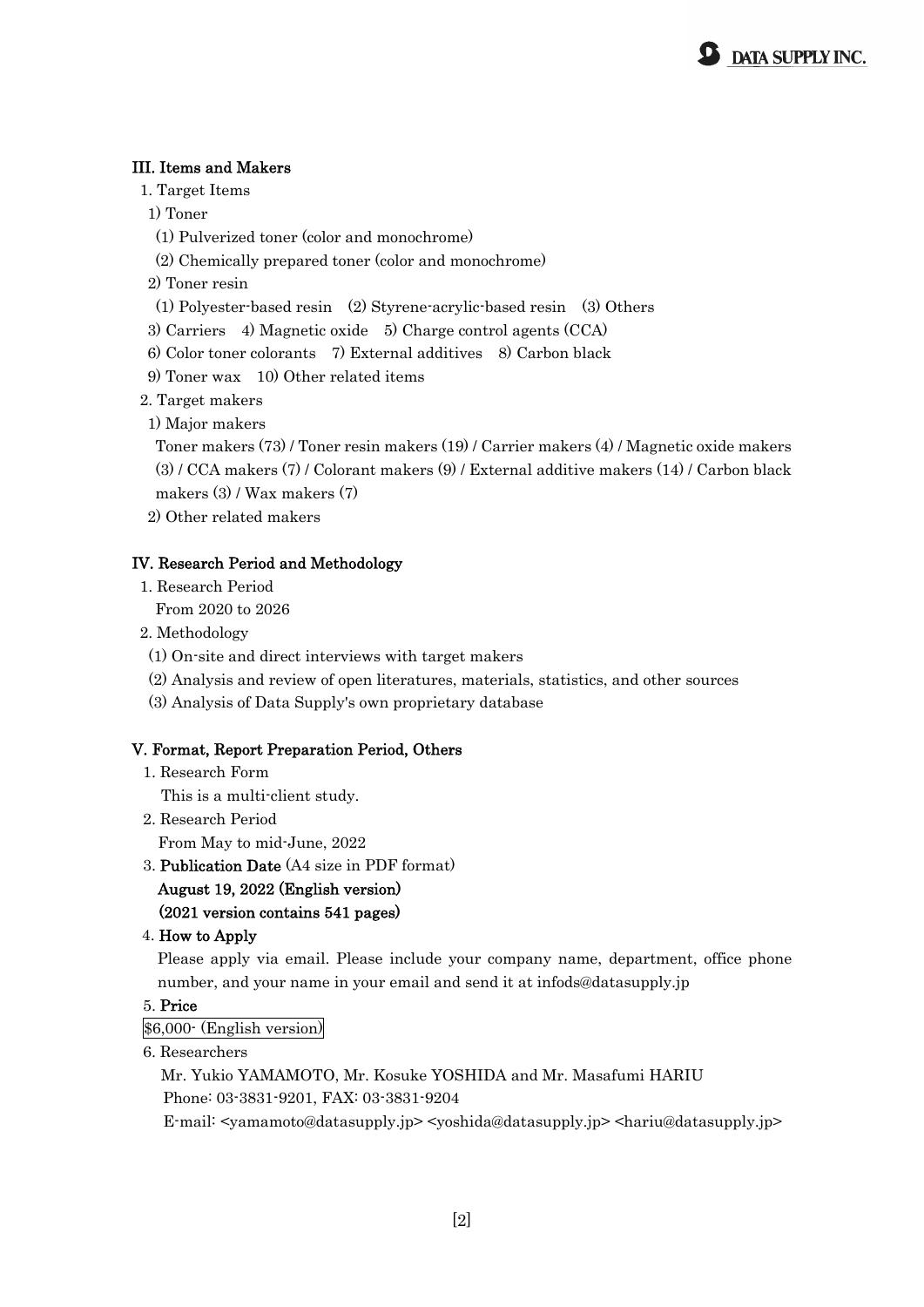

#### VI. Items to Be Covered

#### A. Comprehensive Analysis

#### 1. Worldwide Toner Production Trend

1) Changes in overall production volume by Japanese and overseas maker (2020-2026)

- 2) Changes in overall production volume by application and component (2020-2026)
- 3) Breakdown of toner production volume for office and professional use (2021)
- 4) Changes in production volume by manufacturing method and type (2020-2026)
- 5) Toner production volume for OEM and third parties (2020-2022)
- 6) Changes in market share by maker (2020-2022)
- 7) Changes in overall production volume by production region (2020-2026)
- 8) Overall production trend by component and maker (2020-2026)
- 9) Overall production trend by color and maker (2020-2026)
- 10) Overall production trend by equipment and maker (2020-2026)
- 11) Production trend by chemically prepared toner maker (2020-2026)
- 12) Response to environmental regulations in Europe (titanium dioxide, silica, etc.)
- 13) Applications of value-added toners and their sales volume

#### 2. Current Production Trends and Changes by Region

North America / Europe / Asia (China, South Korea, Taiwan, India, Malaysia, and others) and Japan

#### 3. Current Major Supply Relationships and Changes between Hardware Makers and Toner Makers

- 1) Monochrome MFP (copier and MFP) 2) Color MFP (copier and MFP)
- 3) Monochrome printer and MFP 4) Color printer and MFP 5) Monochrome PP 6) Color PP

#### 4. Related Material Market Trend

#### 4-1. History of Resin Market

Changes in production volume and value of resin used for pulverized toner and chemically prepared toner

#### 4-2. History of Carrier Market

Changes in production volume and value of carriers / Changes in production volume of dualcomponent, monochrome and color toner

#### 4-3. History of Magnetic Oxide Market

Production volume and value of magnetic oxide / Changes in production volume of magnetic mono component toner

#### 4-4. History of Charge Control Agent (CCA) Market

Changes in production volume and value / Market outlook

#### 4-5. History of Colorant Market

Changes in production volume and value / Changes in production volume of full color toner

#### 4-6. History of External Additives Market

Changes in production volume and value / Market outlook

#### 4-7 History of Carbon Black Market

Changes in production volume and value / Market outlook

#### 4-8. History of Wax Market

Changes in production volume and value / Market outlook

#### B. Toner Market

#### B-1. Japanese Makers

#### 1. Production Trend

1) Changes in production volume by application and component (2020-2026)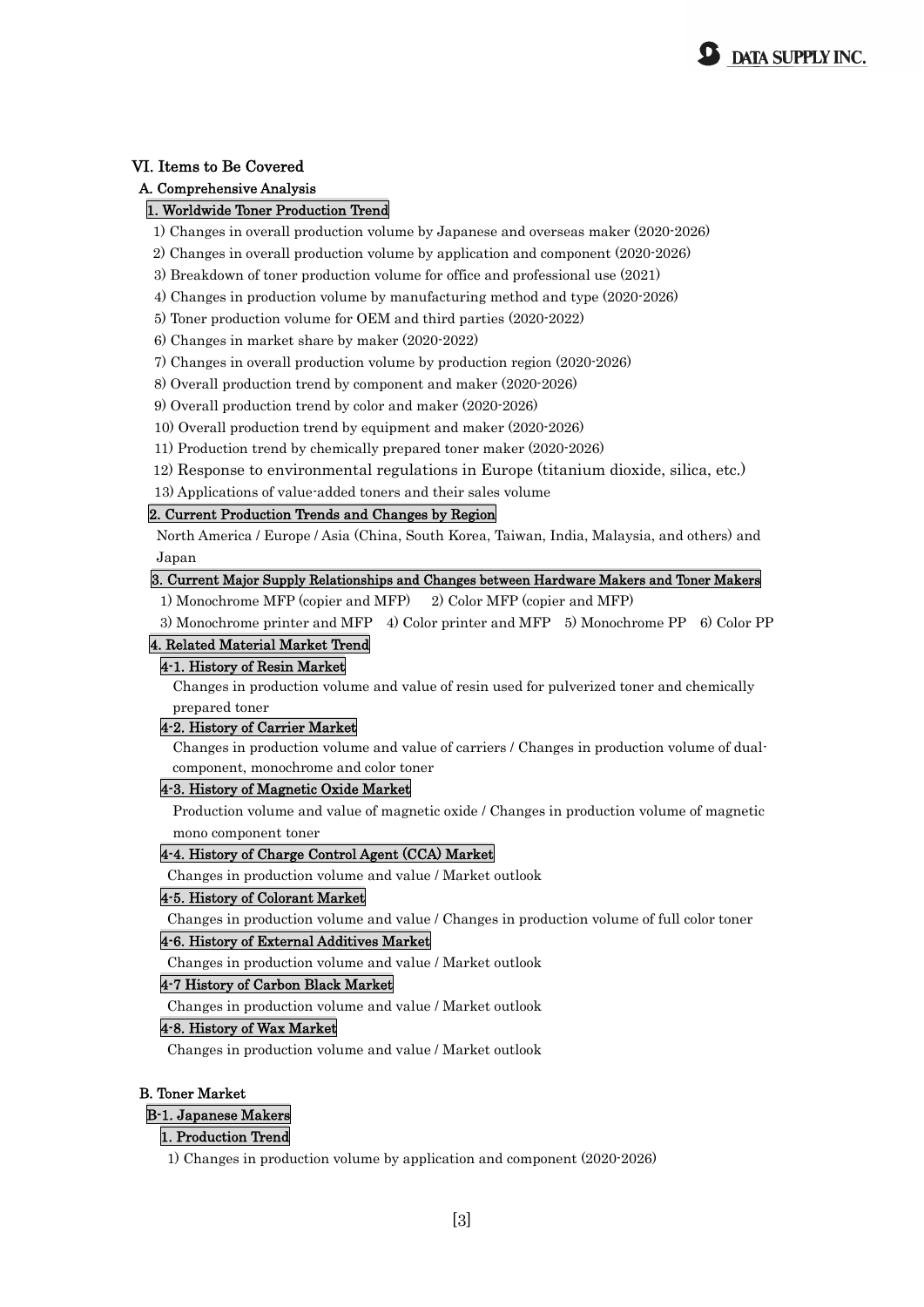

2) Changes in production volume by manufacturing method and type (2020-2026)

3) Overall toner production volume and value (2021)

4) Overall trend of production volume by maker (2020-2026)

5) Changes in production volume of monochrome / full color toner by maker (2020-2026)

6) Changes in production volume by maker's toner manufacturing method (2020-2026)

(1) Pulverized toner (monochrome / color)

(2) Chemically prepared toner (monochrome / color)

7) Changes in production volume by toner component and maker (2020-2026)

(1) Magnetic mono component (monochrome toner)

(2) Dual component (monochrome toner + color toner)

(3) Non-magnetic mono component (monochrome toner + color toner)

8) Production trend of toner by maker and resin type (2021)

9) Supply volume from toner makers to hardware makers, and in-house manufacturing rate of hardware makers (2021 results)

2. Outline of Production Bases Inside and Outside of Japan

Plant name / Address / Phone number

3. Trend of Individual Makers (2020-2026)

<<Items common among makers>>

Changes in production volume by application and component (production volume in Japan and overseas) / Breakdown of production volume by plant and toner type / Breakdown of overseas production volume by region / Production volume by manufacturing method and type / Production volume and value of toner / Trend of R&D of toner / Production facility and cost / Development for emerging countries and advanced countries / Chemically prepared toner (production volume and cost) / Pulverized toner (production volume and cost) / Ultrafineparticle toner / Low-temperature fusing, energy efficiency, etc. / Production volume by component and type, and purchase volume of resin by type / Production volume by color and particle size / Breakdown of production volume and value by office and professional use / The post-pandemic business strategy (response to environmental regulations, production, cost, partnership, etc.) / Development of value-added toner (gold, silver, white, clear, and fluorescent) and production volume by application / Supply volume by major user (2018-2020) / Changes in production volume for OEM and third parties / Response to third parties / Trend of production bases / Sale of facility and changes in facility investments and R&D spending / Corporate profile

[1] Canon [2] Ricoh [3] Fujifilm Business Innovation [4] Konica Minolta [5] Kyocera Document Solutions [6] Sharp [7] Toshiba TEC [8] Tomoegawa [9] Mitsubishi Chemical [10] Kao [11] FDK [12] Sakata Inx [13] Imex [14] Nippon Zeon [15] Mikasa Sangyo [16] Other makers (five companies)

#### B-2. Overseas Makers

#### 1. Production Trend

1) Changes in production volume by application and component 2) Overall changes in production volume by maker 3) Changes in production volume of monochrome / full color toner by maker and component 4) Breakdown of production volume for office and professional use 5) Volume for OEM and third parties 6) Business description of each company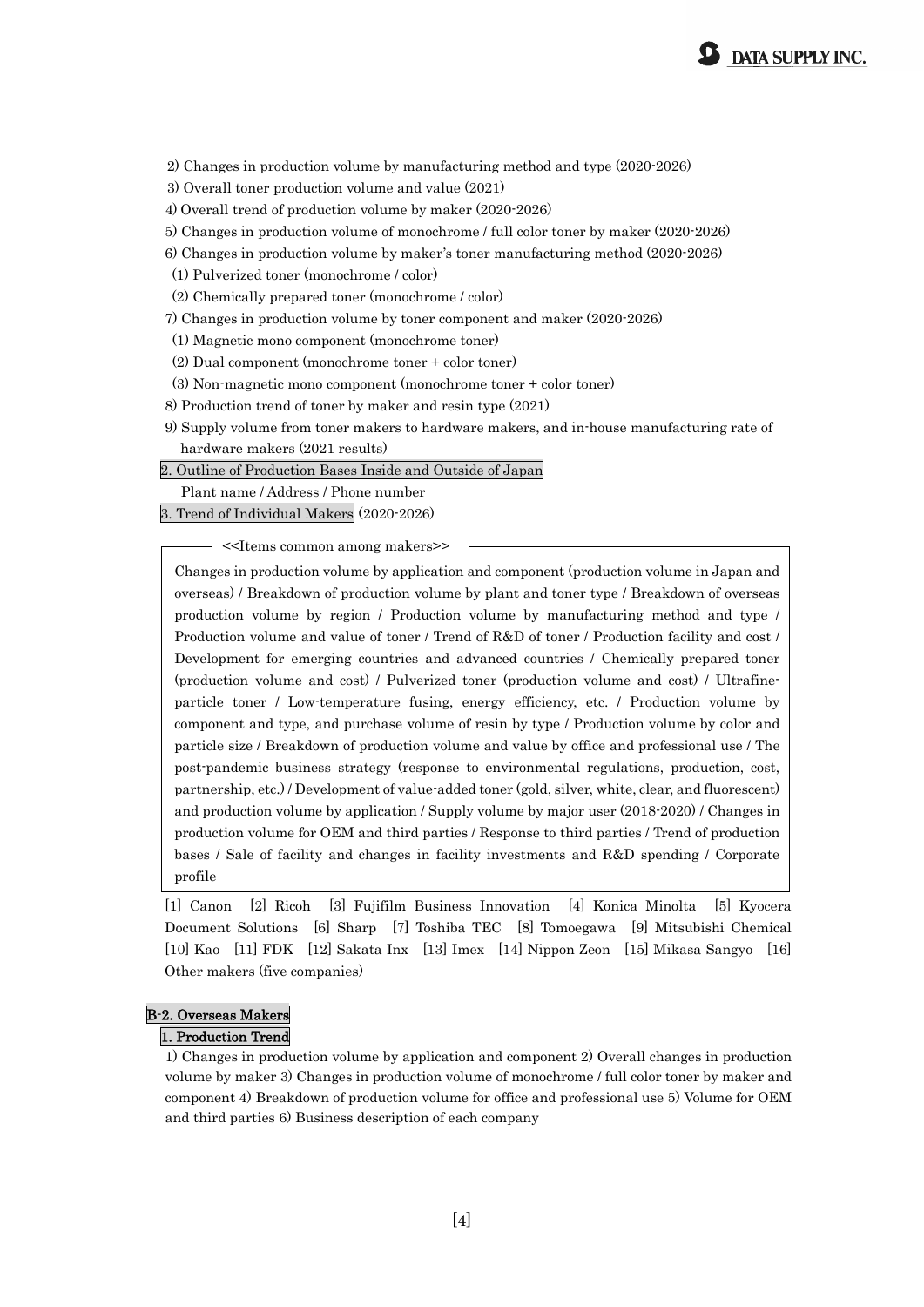#### 2. Trend of Individual Overseas Makers

Changes in production volume by application, component, and color / Latest trend of toner / Production volume of chemically prepared toner

| Region           | Country                                                  | Toner maker                                                                                                                                                                                                                                                                                                                                                                                                                                                                                                                                                                                                                                                                                                                                                                                                                                                                                                                                                                                                                                                                                                                                              |  |  |  |  |  |
|------------------|----------------------------------------------------------|----------------------------------------------------------------------------------------------------------------------------------------------------------------------------------------------------------------------------------------------------------------------------------------------------------------------------------------------------------------------------------------------------------------------------------------------------------------------------------------------------------------------------------------------------------------------------------------------------------------------------------------------------------------------------------------------------------------------------------------------------------------------------------------------------------------------------------------------------------------------------------------------------------------------------------------------------------------------------------------------------------------------------------------------------------------------------------------------------------------------------------------------------------|--|--|--|--|--|
| North<br>America | U.S.A.                                                   | Kodak<br>(Nexpress)<br>Solutions),<br>Hunt<br>Imaging,<br>Lexmark<br>International, Raven Industries, Troy Group, Xerox Corporation                                                                                                                                                                                                                                                                                                                                                                                                                                                                                                                                                                                                                                                                                                                                                                                                                                                                                                                                                                                                                      |  |  |  |  |  |
| <b>Europe</b>    | Ireland                                                  | Xerox Europe                                                                                                                                                                                                                                                                                                                                                                                                                                                                                                                                                                                                                                                                                                                                                                                                                                                                                                                                                                                                                                                                                                                                             |  |  |  |  |  |
|                  | Germany                                                  | Integral                                                                                                                                                                                                                                                                                                                                                                                                                                                                                                                                                                                                                                                                                                                                                                                                                                                                                                                                                                                                                                                                                                                                                 |  |  |  |  |  |
|                  | Russia                                                   | Ros Toner                                                                                                                                                                                                                                                                                                                                                                                                                                                                                                                                                                                                                                                                                                                                                                                                                                                                                                                                                                                                                                                                                                                                                |  |  |  |  |  |
|                  | Belgium                                                  | Xeikon                                                                                                                                                                                                                                                                                                                                                                                                                                                                                                                                                                                                                                                                                                                                                                                                                                                                                                                                                                                                                                                                                                                                                   |  |  |  |  |  |
|                  | Turkey                                                   | IPM (Imaging Products Manufacturing)                                                                                                                                                                                                                                                                                                                                                                                                                                                                                                                                                                                                                                                                                                                                                                                                                                                                                                                                                                                                                                                                                                                     |  |  |  |  |  |
| Asia             | South Korea                                              | Cosmo AM&T (Saehan Media), Lotte Fine Chemical, Union<br>Chemical                                                                                                                                                                                                                                                                                                                                                                                                                                                                                                                                                                                                                                                                                                                                                                                                                                                                                                                                                                                                                                                                                        |  |  |  |  |  |
|                  | Royal Precision Technology, Trend Tone Imaging<br>Taiwan |                                                                                                                                                                                                                                                                                                                                                                                                                                                                                                                                                                                                                                                                                                                                                                                                                                                                                                                                                                                                                                                                                                                                                          |  |  |  |  |  |
|                  | China<br>Malaysia                                        | Cangzhou ASC Toner Production, Cangzhou HuiBao<br>Toner<br>Production, CET Group, Excellent Color Technology (HuBei), Fujian<br>Meihong Technology, Ganghou Ninealley Technology, Guangzhou<br>Auking Digital Technology Enterprise, Guangzhou Aumes Digital<br>Technology, Guangzhou Cetron Office Equipment, Guangzhou<br>Shuangyi Sci-technology, Guangzhou VIVID Print Material, Guizhou<br>Brothers Uinion Technology, Handan Hanguang OA Toner, Hubei<br>Dinglong, Hubei East Toner New Materials, Hubei Sincore Toner<br>Digital Technology, Hubei Yilong, Huinon Toner Industrial, HYB<br>Toner, ICMI China, Meishan JSY Technology Material, Nanjing<br>Teshine Imaging Technologies (Wuxi Tianxing Office Consumable<br>Materials), Real Color Corporation, Tianjin Synthetic Material<br>Research Institute (Guangzhou Comet Chemical), Tianjin Zhonghuan<br>TCOA Electronics, Wuhan Pointrole Information Technology, Wuhan<br>Zongxiang Imaging, Wuxi Jiateng Magnetic Powder, Wuxi Meiling<br>Digital Science and Technology, Xin Printing, Yvian Technology<br>(Zhuhai), Zhongshan Rainmiu Office Technology, Zhuhai Guocai<br>Technology |  |  |  |  |  |
|                  | Jadi Imaging Technologies                                |                                                                                                                                                                                                                                                                                                                                                                                                                                                                                                                                                                                                                                                                                                                                                                                                                                                                                                                                                                                                                                                                                                                                                          |  |  |  |  |  |
|                  | India                                                    | Indian Toners and Developers, Pure Toners&Developers                                                                                                                                                                                                                                                                                                                                                                                                                                                                                                                                                                                                                                                                                                                                                                                                                                                                                                                                                                                                                                                                                                     |  |  |  |  |  |
|                  | Iran                                                     | Naghsh Ayandegan Abyaneh                                                                                                                                                                                                                                                                                                                                                                                                                                                                                                                                                                                                                                                                                                                                                                                                                                                                                                                                                                                                                                                                                                                                 |  |  |  |  |  |

#### 3. List of Production Bases of Overseas Makers

1) North and South American region 2) European region 3) Asian region

#### C. Resin Market

#### 1. Worldwide Trend of Resin Production

1) Changes in production volume by Japanese and overseas maker (2020-2026) 2) Market outlook

#### 2. Production Trend of Japanese Makers

- 1) Changes in production volume and value by region and type (2020-2026)
- 2) Production trend by maker (2020-2026)
- (1) Overall (2) Styrene-acrylic-based type
- (3) Polyester-based type (for pulverized toner and chemically prepared toner)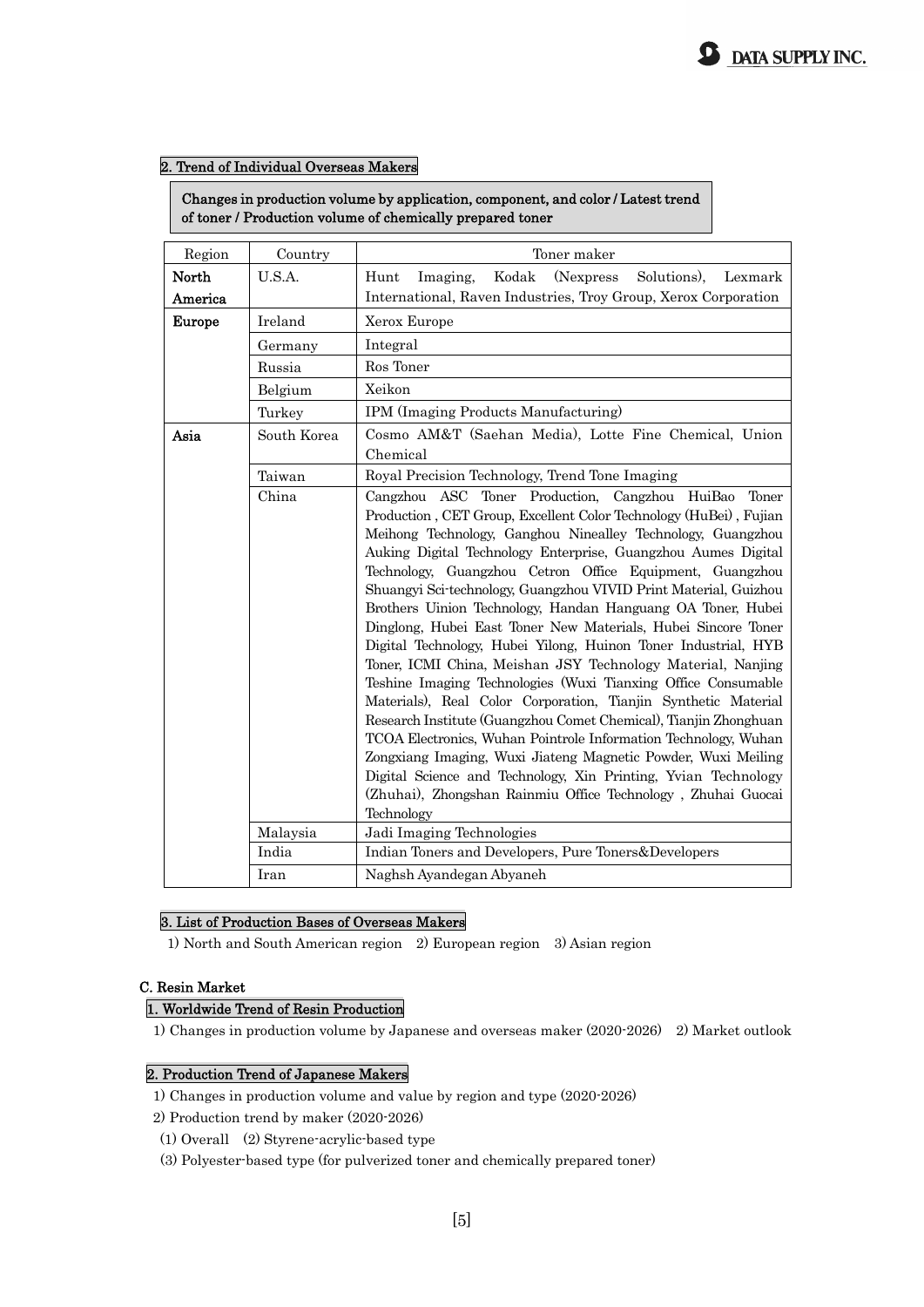- (4) Crystalline polyester (5) Others
- 3) Production trend by type and region (2020-2026)
- (1) Styrene-acrylic-based type (2) Polyester-based type (3) Others
- 4) List of supply volume from resin makers to toner makers (2021 results)
	- \*Actual supply volume in Japan and overseas
- (1) Styrene-acrylic-based type (2) Polyester-based type (3) Others
- 5) Response to chemically prepared toner makers
- 6) Response to low-temperature fusing toner
- 7) Outline of production bases of resin makers
- (1) List of production bases in Japan (2) Outline of overseas production bases
- 8) Changes in facility investments and R&D spending

#### 3. Individual Makers' Trend

<<Items common among makers>>

Changes in production volume and value by region and type / Supply volume to toner makers in Japan and overseas by type of resin / Volume for OEM and third parties / Response to chemically prepared toner / Production bases (Japan and overseas) / R&D trend / Changes in facility investments and R&D spending / Corporate profile

1) Sanyo Chemical Industries 2) Fujikura Kasei 3) Mitsui Chemicals 4) Mitsubishi Chemical 5) DIC 6) Kao 7) Seiko PMC 8) Other makers (12 companies: 1 from Japan, 2 from South Korea, 8 from China, and 1 from India)

#### D. Related Material Market

#### 1. Carrier Market

1) Production volume and value by maker (2020-2026)

- ① Production trend by region (Japan, U.S.A., and Europe) ② Production base
- ③ Market share
- 2) Changes in production volume by type and maker (2020-2026)
- (1) Magnetic oxide carrier (2) Ferrite carrier (3) Magnetite carrier (4) Resin carrier
- 3) Changes in production volume and value by application and type (2020-2026)
- 4) Changes in production volume by type and particle size (2020-2026)
- (1) Less than  $50 \mu$  m (2)  $50.80 \mu$  m (3)  $80.100 \mu$  m (4)  $100 \mu$  m or larger
- 5) Changes in production volume by coating material and non-coating treatment (2020-2026)
- 6) List of major supply relationships by carrier maker and material (2021 results)
- 7) Market and technological trend
- 8) List of production bases by maker
- 9) Trend of individual makers

- <<Items common among makers>>

Production volume and value by application and type / Production volume by type and particle size / Production volume by coating material / Environmental friendliness and smaller-sized toner / Volume for OEM and third parties / Environmentally-friendly carrier / Major users of carriers by type / Production bases / Changes in facility investments and R&D spending / Corporate profile

(1) Powdertech (2) Kanto Denka Kogyo (3) Dowa Electronics Materials (4) Toda Kogyo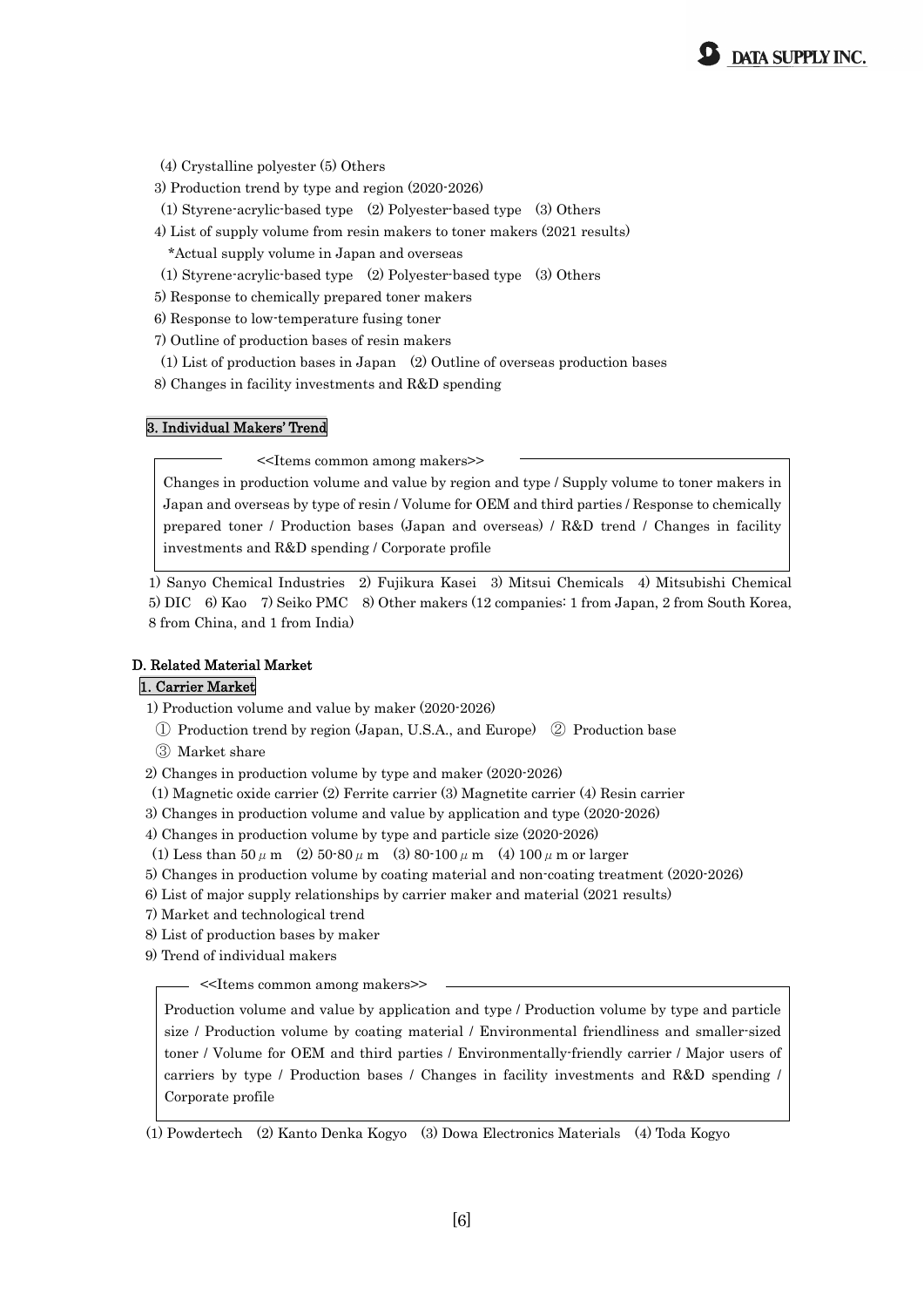#### 2. Magnetic Oxide Market

- 1) Changes in production volume by maker (2020-2026) Production trend and market share
- 2) Changes in supply value by maker (2020-2026)
- 3) Major supply relationships by maker (2021 results)
- 4) List of production bases by maker
- 5) Trend of individual makers (2020-2026)

<<Items common among makers>>

Production volume / Supply value / Volume for OEM and third parties / Users / Production bases / Changes in facility investments and R&D spending / Corporate profile

(1) Toda Kogyo (2) Kanto Denka Kogyo (3) Mitsui Mining & Smelting (production ended in 2020)

#### 3. Charge Control Agents (CCA) Market

- 1) Changes in production volume and value by type and maker (2020-2026)
- ① Production trend by positive charge (nigrosine, colorless / white, resin) and negative charge (colored, colorless / white, resin) ② Production bases ③ Market share
- 2) Latest trend of technology
- (1) Response to color applications (2) Environmental friendliness
- 3) Price trend
- 4) List of major supply relationships of CCA makers (2021 results)
- 5) List of production bases by maker
- 6) Trend of individual makers (2020-2026)

<<Items common among makers>>

Production volume and value by type / Response to color applications / Prices / Volume for OEM and third parties / Major users / Production bases / Changes in facility investments and R&D spending / Corporate profile

(1) Orient Chemical Industries (2) Hodogaya Chemical (3) Clariant (4) Fujikura Kasei (CCR or Charge Control Resin) (5) Japan Carlit (6) Chuo Synthetic Chemical (7) Hubei Dinglong

#### 4. Market of Colorants (Y.M.C) for Color Toner

1) Changes in production volume and value by color (2020-2026)

- ① Production trend in Japan and overseas ② Production bases ③ Market share
- 2) Latest trend in colorants and prices
- 3) Volume of additives
- 4) Changes in production trend by maker and type (2020-2026)
- 5) Supply volume for pulverized toner and chemically prepared toner
- 6) List of supply relationships by maker (2021 results)
- 7) Trend of individual makers

<<Items common among makers>>

Production volume and value by color / Major products and prices / Volume for OEM and third parties / Major users / Production bases / Changes in facility investments and R&D spending / Corporate profile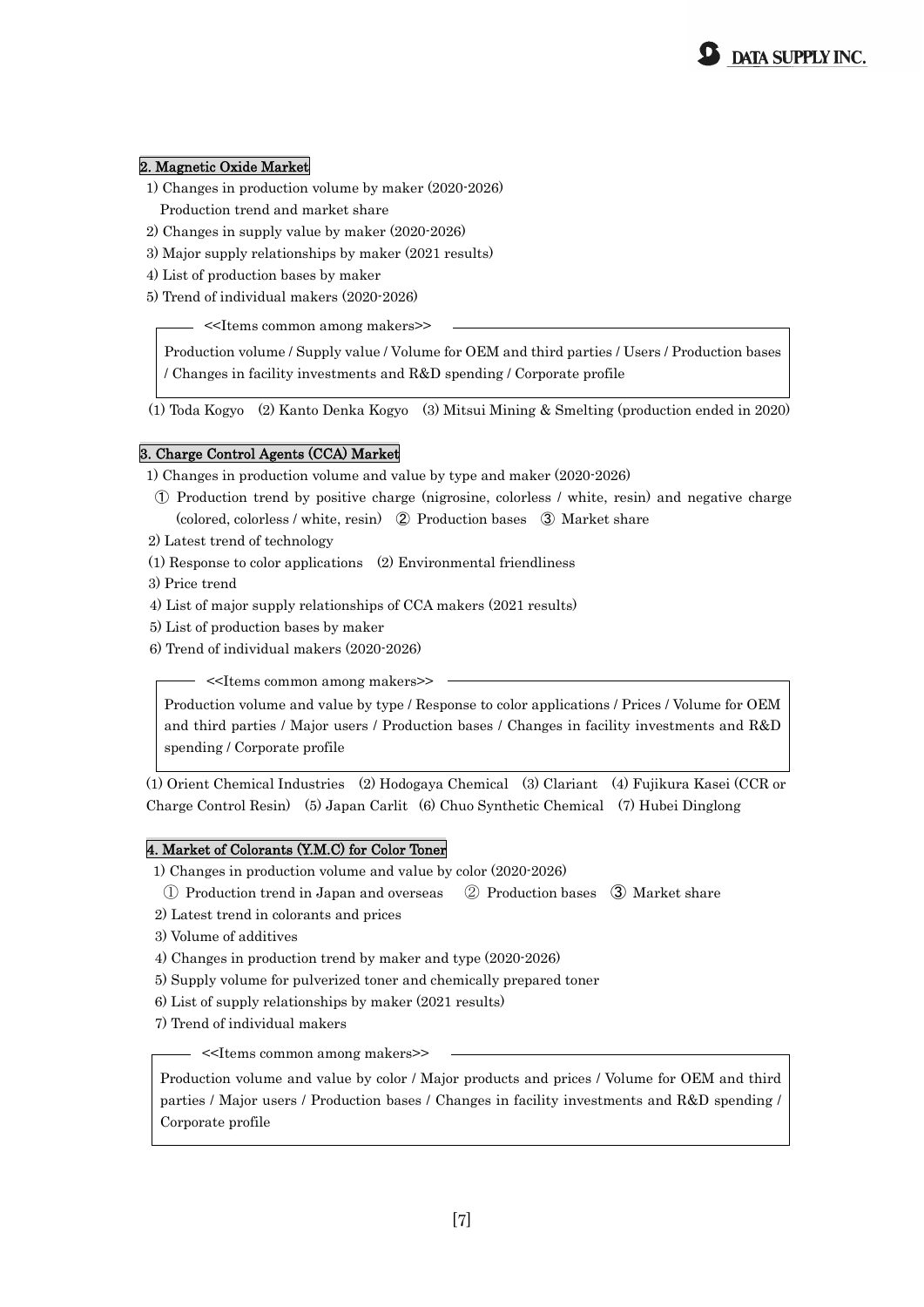(1) Dainichiseika Color & Chemicals Mfg. (2) DIC (3) Clariant (4) Toyo Color (5) Sanyo Color Works (6) Others (BASF / Fuji Pigment / Tokyo Shikizai Industry / Daido Chemical Industry)

#### 5. External Additives (Silica, Titanium Dioxide, Organic Fine Particles and others) Market

- 1) Changes in production volume and value by type (2020-2026)
- 2) Trend in toner's external additives by type
- 3) Product properties by maker
- 4) Major products and prices
- 5) Changes in production trend by maker and type (2020-2026)
- 6) List of supply relationships by maker
- 7) Trend of new makers
- 8) Trend of major makers

- <<Items common among makers>>

Production volume and value by type / Volume for OEM and third parties / Response to environmental regulations in Europe / Volume of additives / Purpose of use / Users / Production bases / Changes in facility investments and R&D spending / Corporate profile

(1) Evonik (2) Cabot (3) Wacker Chemie AG (4) Titan Kogyo (5) Tayca (6) Tokuyama (7) Shin-Etsu Chemical (8) Others (7 makers: 6 from Japan and 1 from South Korea)

#### 6. Carbon Black Market

1) Changes in production volume and value (2020-2026)

- ① Production trend by pulverized toner and chemically prepared toner
- ② Production bases ③ Market share
- 2) Product properties
- 3) Volume of additives
- 4) Makers' trend
- (1) Mitsubishi Chemical (2) Cabot (3) Orion
- 5) Development trend, facility investments, and R&D spending

#### 7. Toner Wax Market

1) Changes in production volume and value (2020-2026)

① Production trend ② Production bases

2) Wax type

Polypropylene / Polyethylene / Paraffin / Ester / Carnauba

- 3) Melting points by type
- 4) Prices by type
- 5) Response to chemically prepared toner
- 6) Changes in facility investments and R&D spending
- 7) Makers' trend

(1) Sanyo Chemical Industries (2) Mitsui Chemicals (3) Nippon Seiro (4) NuCera Solutions (TOYOCHEM) (5) Clariant (6) NOF (7) Others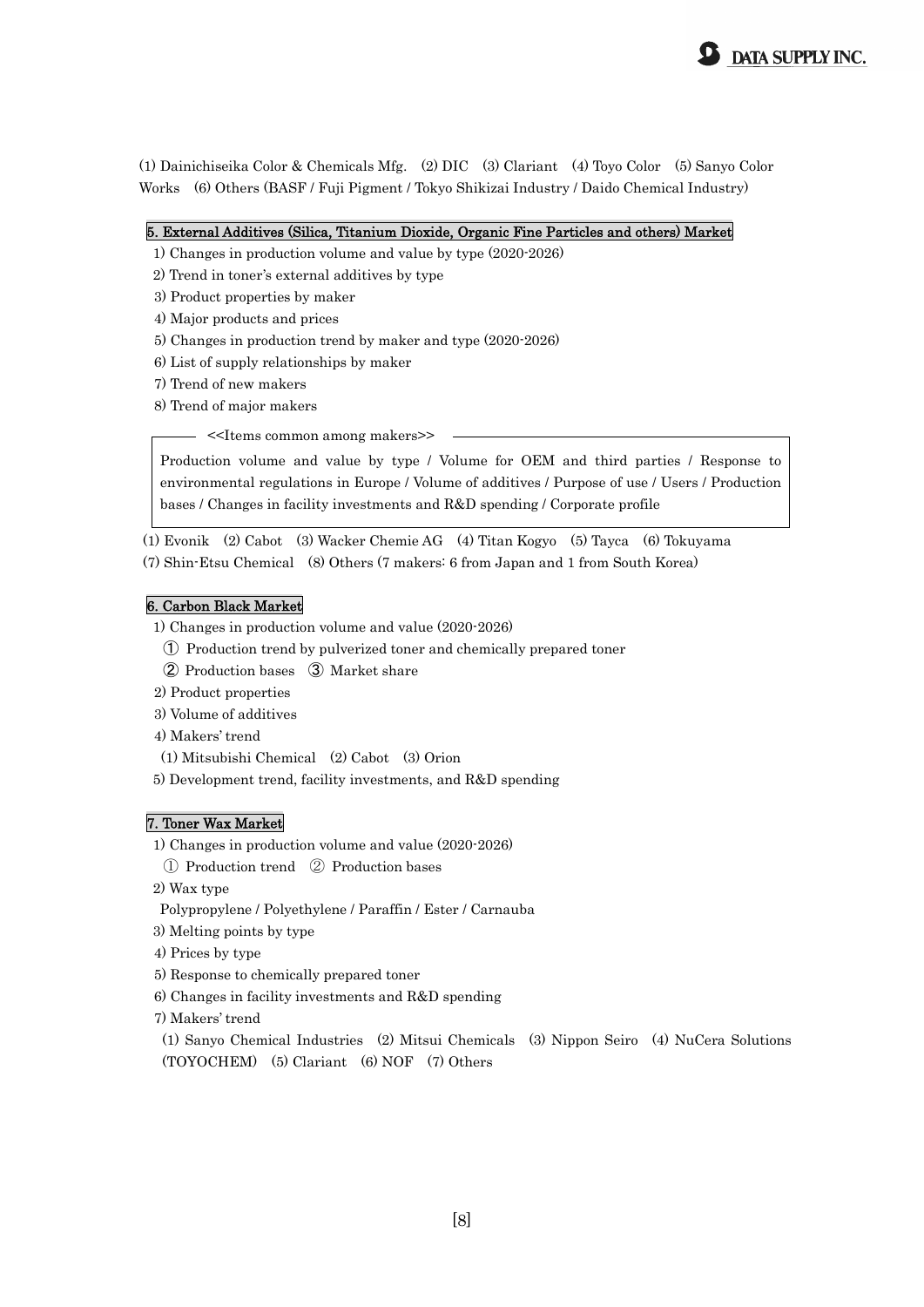



Unit: to:

Unit: m<sub>y</sub>

#### Comprehensive Analysis 7) Changes in production volume by manufacturing method and type (2019-2025) Unit: ton Year 2021 2022 (forecast) 2023 (forecast) 2023 (forecast) 2023 (forecast) 2025 (forecast) 2019 2020 2021 (estimate) 2022 (forecast) 2023 (forecast) 2024 (forecast) %%%%%%% Monochrome 25,491 14.2 13.3 22,492 13.3 22,474 13.3 22,474 13.3 22,412 13.8 22,547 13.8 21,48 21,488 13.5 21,4 Dual component Color 11,425 6.4 8,701 6.0 9,939 6.1 10,150 6.2 10,208 6.3 10,284 6.4 10,349 6.5 Total 36,916 20.6 28,023 19.3 32,401 19.9 32,697 20.0 32,619 20.1 32,241 20.0 31,837 20.0 on-magneti Monochrome 25,175 14.1 21,675 14.1 21,676 14.9 23,396 14.9 24,010 14.3 24,648 15.2 25,074 15.2 25,074 16.1 25, mono Color 3,025 1.7 2,025 1.8 2,025 1.9 3,134 1.9 3,134 1.9 3,134 1.9 3,134 1.9 3,134 1.9 3,134 1.9 3,134 1.9 3,13 component Pulverized Total 28,200 15.7 26,200 15.7 26,360 16.7 27,2860 16.7 28,396 16.2 28,539 17.2 28,539 17.2 28,539 17.7 29,133 1 toner Magnetic mono Monochrome 53,204 30.9 49.7 44,994 30.9 49.9 49.9 49.9 4.94,994 30.9 47,940 27.8 46,545 27.8 44,820 27.1 44,820 component Monochrome 103,870 58.0 85,911 59.0 94,852 58.1 94,497 57.7 93,604 57.6 91,850 57.1 90,282 56.6 Total Color 14,450 8.1 12,532 7.8 12,503 8.1 12,503 8.1 12,890 8.1 13,973 8.1 13,973 8.1 13,974 8.1 13,974 8.973 8.1 118,320 66.1 97,243 66.8 107,755 66.1 107,780 65.9 107,090 65.9 105,600 65.6 104,255 65.3 % - 82.2 110.8 100.0 99.4 98.6 98.7 Monochrome 23,313.0 13.0 13.1 13.1 21,120 13.1 21,120 12.7 20,310 12.7 20,310 12.5 20,310 12.5 20,310 12.7 20,310 12.5 20,310 12.7 20,310 12.7 20,310 12.5 20,310 12.5 20,310 12.5 20,310 12.5 20,310 12.5 20,310 12.5 20,310 Dual component  $\text{Color}$  1  $\Gamma$ otal  $\blacksquare$ n-magnetic Monochrome A. Comprehensive Analysis mono Color 6,390 3.5 1.3 Worldwide trend of toner production Chemically prepared component Total 13,150 1.160 1.160 7.3 13,140 7.5 12,390 7.5 12,390 7.5 12,390 7.6 12,390 7.6 12,390 7.5 12,390 7.5 12,390 7.5 12,390 7.5 12,390 7.5 12,390 7.5 12,390 7.5 12,390 7.5 12,390 7.5 12,390 7.5 12,390 7.5 12,390 7.5 12,390 toner Magnetic mono Monochrome 5,500 3.1 4,700 3.1 4,700 3.1 5,500 3.1 5,700 3.1 5,100 3.1 5,100 3.1 5,100 3.1 5,100 3.1 5,100 3.1 5,100 3.1 5,100 3.1 5,100 3.1 5,100 3.1 5,100 3.1 5,100 3.1 5,100 3.1 5,100 3.1 5,100 3.1 5,100 3.100 3.100 3.1 component Production volume by overseas makers Production volume by Japanese makers Monochrome 35,560 19.9 28,528,590 20.0 32,500 20.0 32,590 20.0 32,500 20.0 32,590 20.590 20.0 32,590 20.590 20.590 20.590 20.590 20.590 20.590 20.590 20.590 20.590 20.590 20.590 20.590 20.590 20.590 20.590 20.590 20.590 20  $\triangle$  Production value by Japanese makers Total 200,000 **60,810 33.9 56,380 33.9 55,300 34.1 55,300 34.3 55,360 34.3 55,300 34.1 55,300 34.1 55,300 34.1 55,320 34.7 5** 200,000 % - 79.5 114.6 114.6 114.6 114.6 114.6 114.6 114.6 114.6 114.6 114.6 114.6 114.6 114.6 114.6 114.6 114.6 114.6 180,000 180,000 Monochrome 48,800 26.8 43,800 26.7 43,900 26.7 43,67 43,67 43,67 26.7 43,67 43,67 26.7 43,67 26.5 42,267 26.3 41,518 26.0 43,67 43,67 43,67 41,518 26.0 42,267 26.3 41,518 26.0 41,518 26.0 41,518 26.0 41,518 26.0 41,518 26. Dual component Color 30,205 16.9 27,009 16.9 27,281 15.9 27,288 16.9 27,288 16.9 27,288 16.7 27,288 17.08 27,288 17.089 17.08 160,000 160,000 Total 79,006 44.1 60,473 41.5 70,911 43.5 71,027 43.4 70,349 43.3 69,441 43.1 68,607 43.0 Monochrome 31,925 17.8 27,421 18.8 27,421 18.8 29,626 18.8 29,626 19.2 31,088 19.1 31,493 19.1 31,490 20.000 20 Non-magnetic 140,000 140,000 mono  $\text{Color}$  | | |  $\text{140,000}$  | | | | | | | | | | n<br>Popula Total 41,340 23.1 35,456 23.1 35,456 23.1 39,330 23.5 39,593 24.3 39,593 26.3 40,306 25.3 40,306 26.1 41,523 2 120,000 120,000 Magnetic mono Monochrome 58,704 32.8 49,625 34.1 53,894 33.0 53,040 32.4 51,945 31.9 50,590 31.4 49,445 31.0 component Total Monochrome 139,430 77.9 127.9 127.9 127.9 127,438 78.6 127,439 77.1 127.1 127.1 127.1 127.1 127.1 127.1 127.1 100,000 100,000 Color 39,620 22.1 31,115 21.12 36,713 21.12 36,713 21.3 36,713 21.3 36,610 22.3 36,610 22.5 36,704 23.03 36,70 179,050 100.0 145,553 100.0 163,135 100.0 163,660 100.0 162,600 100.0 160,960 100.0 159,575 100.0 80,000 80,000 % - 81.3 112.1 112.1 112.1 112.1 112.1 112.1 112.1 112.1 112.1 112.1 112.1 112.1 112.1 112.1 112.1 112.1 112.1 60,000 en ook 2020 2025 (forecast) 40,000 40,000 20,000 20,000 Chemically Chemically prepared prepared toner 0  $\frac{1}{20}$  $\epsilon$ 48,310 Pulverized toner 97,243 66.8% 2019 2020 2021 (estimate) 2022 (forecast) 2023 (forecast) 2024 (forecast) 2025 (forecast) estimate) Unit: ton 33.2% 104,255 2019 2020 2021 (estimate) 2022 (forecast) 2023 (forecast) 2024 (forecast) 2025 (forecast) oduction volume by 73,870 41.3 63,610 43.7 68,050 41.7 68,477 41.8 68,580 42.2 68,115 42.3 67,950 42.6 overseas makers Г % - 86.1 107.0 107.1 107.1 107.1 107.1 107.1 107.1 107.1 107.1 107.1 107.1 107.1 107.1 107.1 107.1 107.1 107.1 Production volume by Japanese makers 105,180 58.7 81,943 56.3 95,085 58.3 95,183 58.2 94,020 57.8 92,845 57.7 91,625 57.4 % - 77.9 116.0 100.1 98.8 98.8 98.7 Total 179,050 100.0 100.0 163,553 100.0 163,135,553 100.0 163,575,575 100.0 163,575 100.0 160,575 100.0 163,66 % **- 81.3 112.1 112.1 112.1 112.1 112.1 112.1 112.1 112.1 112.1 112.1 112.1 112.1 112.1 112.1 112.1 112.1 112.1 11** 2019 2020 2021 (estimate) 2022 (forecast) 2023 (forecast) 2024 (forecast) 2025 (forecast) %%%%%%% Production value by 55,730 32.3 47,880 33.7 50,940 31.9 50,990 32.1 50,890 32.5 50,840 32.9 50,940 33.4 .<br>seas makers % - 85.9 106.9 106.9 106.9 106.9 106.9 106.9 106.9 100.1 100.1 100.1 100.1 100.1 100.1 100.1 100.1 100.1 100.1 Production value by 116,970 67.7 94,130 66.3 108,530 68.1 107,800 67.9 105,910 67.5 103,680 67.1 101,710 66.6 Japanese makers  $\Gamma$ % - 80.5 115.3 99.3 98.2 97.9 98.1 Total 172,700 100.0 142,010 100.0 159,470 100.0 158,790 100.0 156,800 100.0 154,520 100.0 152,650 100.0 % - 82.2 112.3 99.6 98.7 98.5 98.8 The 2020 worldwide toner production volume was 81.3% from a year earlier, or 145,553 tons, and the production value was 142.01 billion yen.<br>The year was affected by COVID-19 forcing many Chinese makers to suspend operation implemented lockdowns from April. As a result, Japanese and U.S. makers had to adjust productions. The overall market began to recover in Ordebre but suffered an unprecedentedly significant otal loss at the end of the year

#### \*Tables are filled with figures and comments in the full version.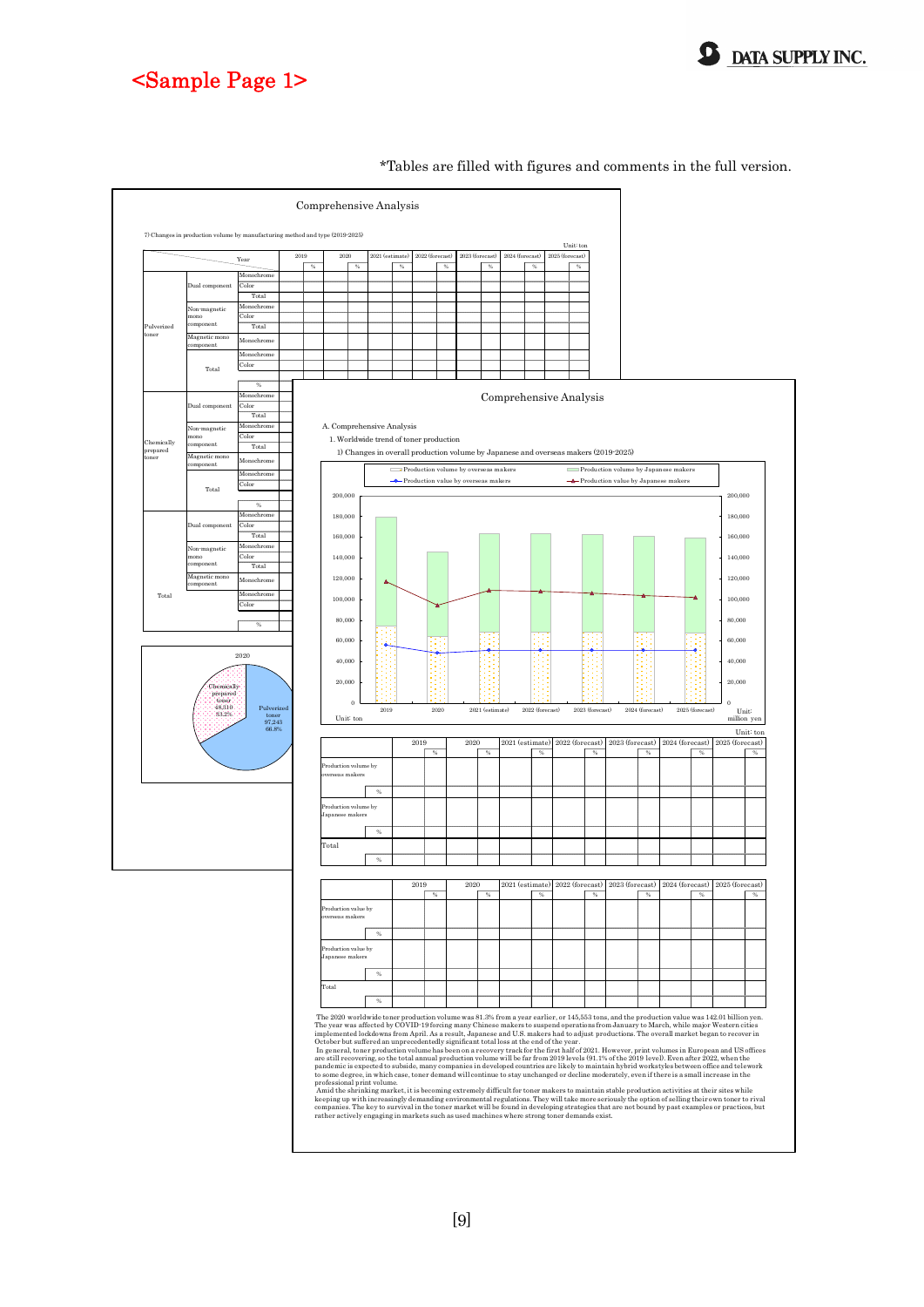

### <Sample Page 2>

|                                             |         |                                     | Comprehensive Analysis                                                  |                          |                        |      |                       |
|---------------------------------------------|---------|-------------------------------------|-------------------------------------------------------------------------|--------------------------|------------------------|------|-----------------------|
| [Overall production volume by maker (2020)] |         |                                     |                                                                         |                          | Unit: ton              |      |                       |
|                                             | $\,0\,$ | 5,000<br>10,000<br>15,000<br>20,000 |                                                                         |                          | 25,000                 |      |                       |
| Kodak                                       | ▁       |                                     |                                                                         |                          |                        |      |                       |
| Lexmark                                     |         |                                     |                                                                         |                          |                        |      |                       |
| Xero:                                       |         |                                     |                                                                         |                          |                        |      |                       |
|                                             |         |                                     |                                                                         |                          |                        |      |                       |
| Xeikor                                      |         |                                     |                                                                         |                          |                        |      |                       |
| Cosmo AM & $^\circ$                         |         |                                     |                                                                         |                          |                        |      |                       |
| Fine Chen                                   |         |                                     |                                                                         |                          |                        |      |                       |
| Trend Tone Imaging                          |         |                                     |                                                                         |                          |                        |      |                       |
| Handan Hanguang OA Tone                     |         |                                     |                                                                         |                          |                        |      |                       |
| Hubei Dinglong                              |         |                                     |                                                                         |                          |                        |      |                       |
| Nanjing Teshine Imaging                     |         |                                     |                                                                         |                          |                        |      |                       |
| Tianiin Synthetic Materia                   |         |                                     |                                                                         |                          | Comprehensive Analysis |      |                       |
|                                             |         |                                     |                                                                         |                          |                        |      |                       |
| Wuhan Pointrol                              |         |                                     | (2) Production volume by application and by OEM/third party (2019-2021) |                          |                        |      |                       |
| Other                                       |         |                                     |                                                                         |                          |                        |      | Unit: ton<br>$2021\,$ |
| <b>Indian Toners &amp; Developer</b>        |         |                                     |                                                                         |                          | 2019                   | 2020 | (estimate)            |
| Jadi Imaging Technologies                   |         |                                     |                                                                         | OEM                      |                        |      |                       |
| Canor                                       |         |                                     | Monochrome PPC                                                          | Third party              |                        |      |                       |
| Ricol                                       |         |                                     | toner<br>(incl. PP use)                                                 | Total                    |                        |      |                       |
| FUJIFILM                                    |         |                                     |                                                                         | Third party ratio        |                        |      |                       |
| Konica Minolta                              |         |                                     | Monochrome printer                                                      | OEM<br>Third party       |                        |      |                       |
| ment Solu                                   |         |                                     | toner                                                                   | Total                    |                        |      |                       |
|                                             |         |                                     | (incl. FAX use)                                                         | Third party ratio        |                        |      |                       |
| Sharp                                       |         |                                     |                                                                         | OEM                      |                        |      |                       |
| Toshiba TEC                                 |         |                                     | Total of toner for                                                      | Third party              |                        |      |                       |
|                                             |         |                                     | monochrome use                                                          | Total                    |                        |      |                       |
| Mitsubishi Chemical                         |         |                                     |                                                                         | Third party ratio<br>OEM |                        |      |                       |
| Ku                                          |         |                                     | Color PPC toner<br>(incl. PP use)                                       | Third party              |                        |      |                       |
| $_{\rm FDK}$                                | г       |                                     |                                                                         | Total                    |                        |      |                       |
| Sakata Inx                                  |         |                                     |                                                                         | Third party ratio        |                        |      |                       |
| Ime                                         |         |                                     |                                                                         | OEM                      |                        |      |                       |
| Zeon                                        |         |                                     | Toner for color printers                                                | Third party              |                        |      |                       |
|                                             |         |                                     |                                                                         | Total                    |                        |      |                       |
| Mikasa Sangyo                               |         |                                     |                                                                         | Third party ratio<br>OEM |                        |      |                       |
|                                             |         |                                     | Total of toner for<br>color use                                         | Third party              |                        |      |                       |
|                                             |         |                                     |                                                                         | Total                    |                        |      |                       |
|                                             |         |                                     |                                                                         | Third party ratio        |                        |      |                       |
|                                             |         |                                     |                                                                         | <b>OEM</b>               |                        |      |                       |
|                                             |         |                                     |                                                                         | Third party              |                        |      |                       |
|                                             |         |                                     | Total                                                                   | Total                    |                        |      |                       |

#### \*Tables are filled with figures and comments in the full version.

\*Color toner in the table includes black toner for color machines, in addition to Y/M/C toners. The definition of the color toner on page two and others are Y/M/C toners only.

The third-party ratio of toner by application was as follows in 2020: 57.4% for monochrome machines (42.2% for<br>monochrome PPC and 64.2% for monochrome printers) and 13.2% for color machines (5.5% for color PPC and 32.8% fo

Demand of toner for monochrome machines is mainly created in China, Southeast Asia, Eastern Europe, Russia, the Middle East, Africa, and South America, where the third party ratio is extremely high as their (compatible) p

Third party ratio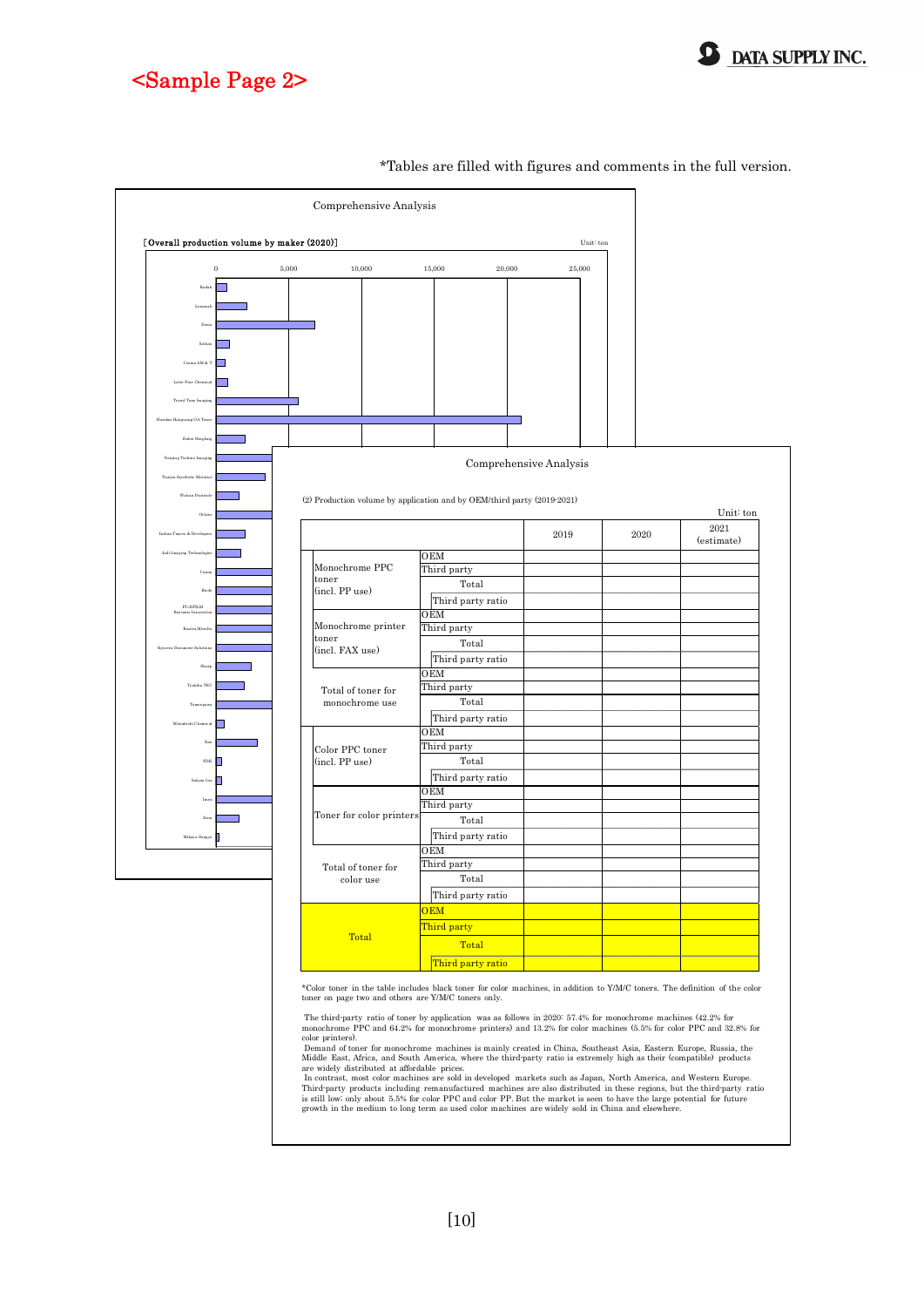



\*Tables are filled with figures and comments in the full version.

**S** DATA SUPPLY INC.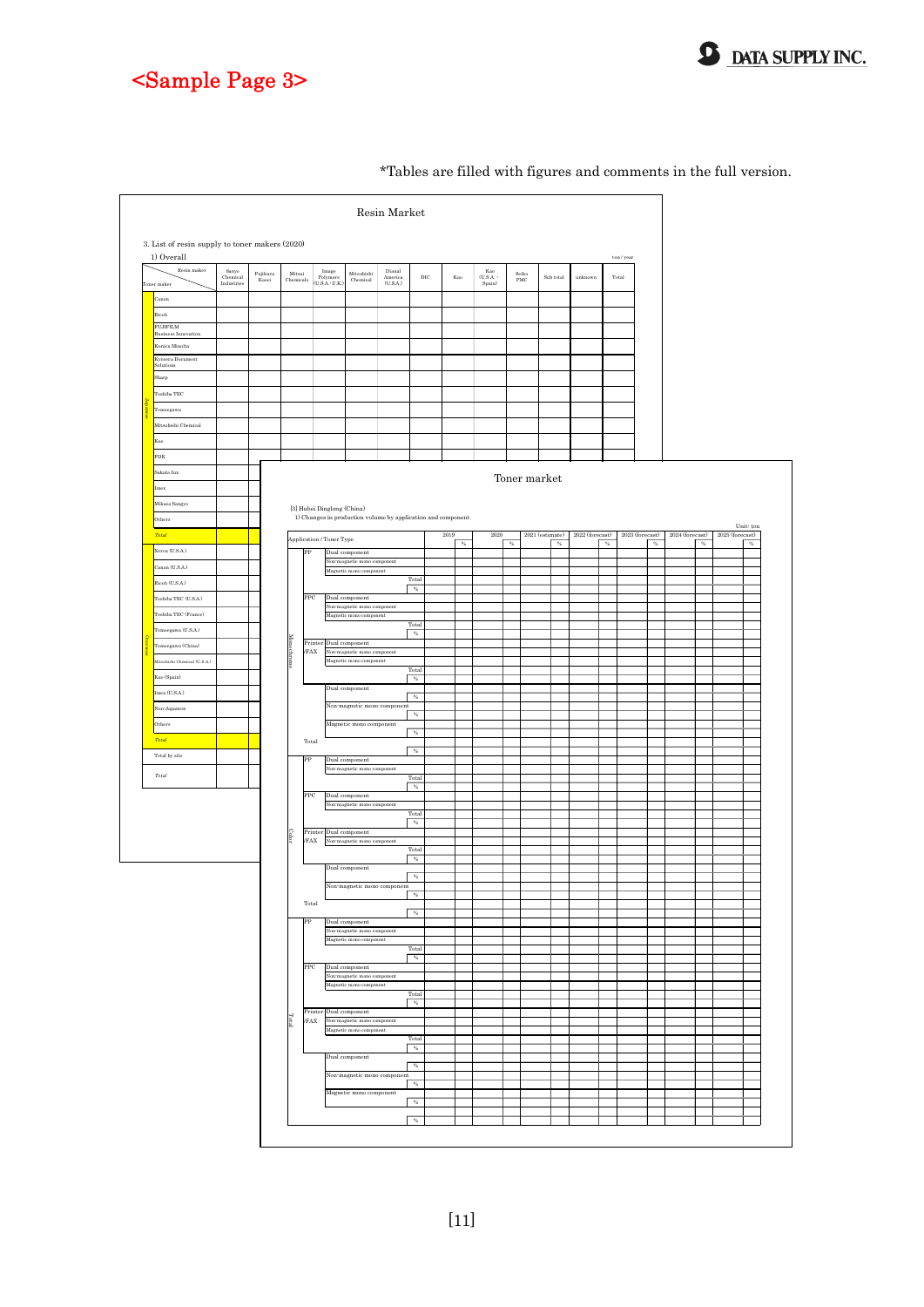

Canon Ricoh

Sharp

Kao FDK Zeon

Imex Kodak Xerox

Others



\*Tables are filled with figures and comments in the full version.

**9** DATA SUPPLY INC.

Supply to its users decreased in 2020, but it is quickly recovering with Imex and Sakata Inx in 2021.<br>© Sanyo Color Works' supply to all its users decreased in 2020, but it has been recovering quickly with Tomoegawa and Sa

⑤ DIC has seven users. Acquisition of BASF's pigment business is set to be completed in late June 2021.

⑥ Tokyo Shikizai only supplies magenta colorants.

 $\textcircled{7}$  Daido Chemical only supplies magenta colorants.

(3)-2. Supply form<br>Colorants are supplied either as raw powdered pigments or modified pigments (water-based and processed pigments for<br>chemically prepared toner and non-water-based, processed pigments for pulverized toner)